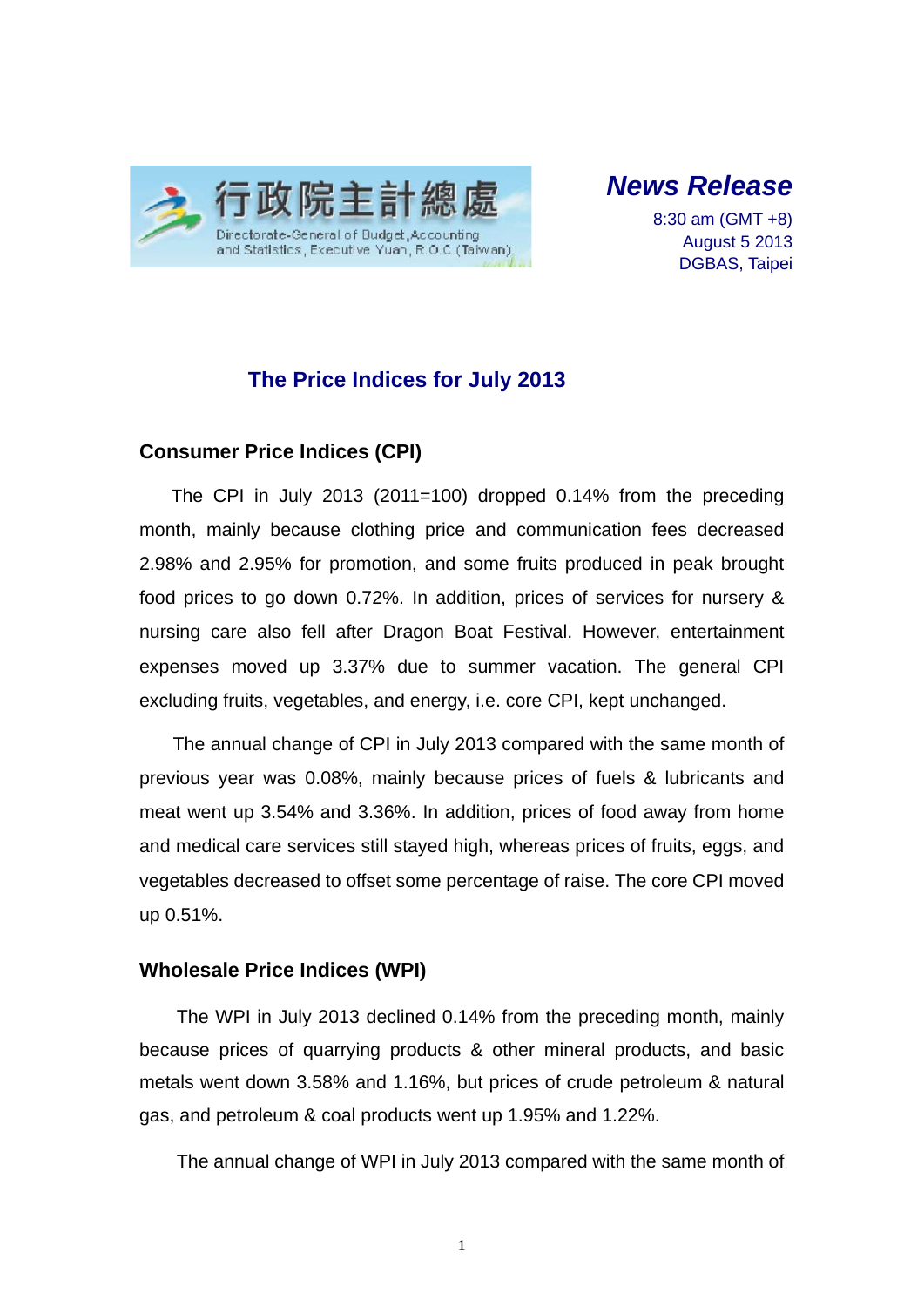2012 was minus 2.13%, mainly because prices of basic metals, machinery & equipment, and electronic parts & components went down 9.11%, 6.02% and 1.89% orderly, while prices of chemical materials advanced 2.30%. The WPI for domestic sales excluding imports decreased 1.05%, import price index moved down 4.20% and export price index declined 1.22%.



#### **Statistical Tables**

Table1 The Changes of Consumer Price Indices Table2 The Changes of Wholesale Price Indices Table3 The Changes of Import Price Indices Table4 The Changes of Export Price Indices

#### **For Further Information:**

*Statistics Database:* http://eng.stat.gov.tw/ *DGBAS* news releases on the Internet: http://eng.dgbas.gov.tw/ *Tel:* +886-2-23803449; *Fax:* +886-2-23803465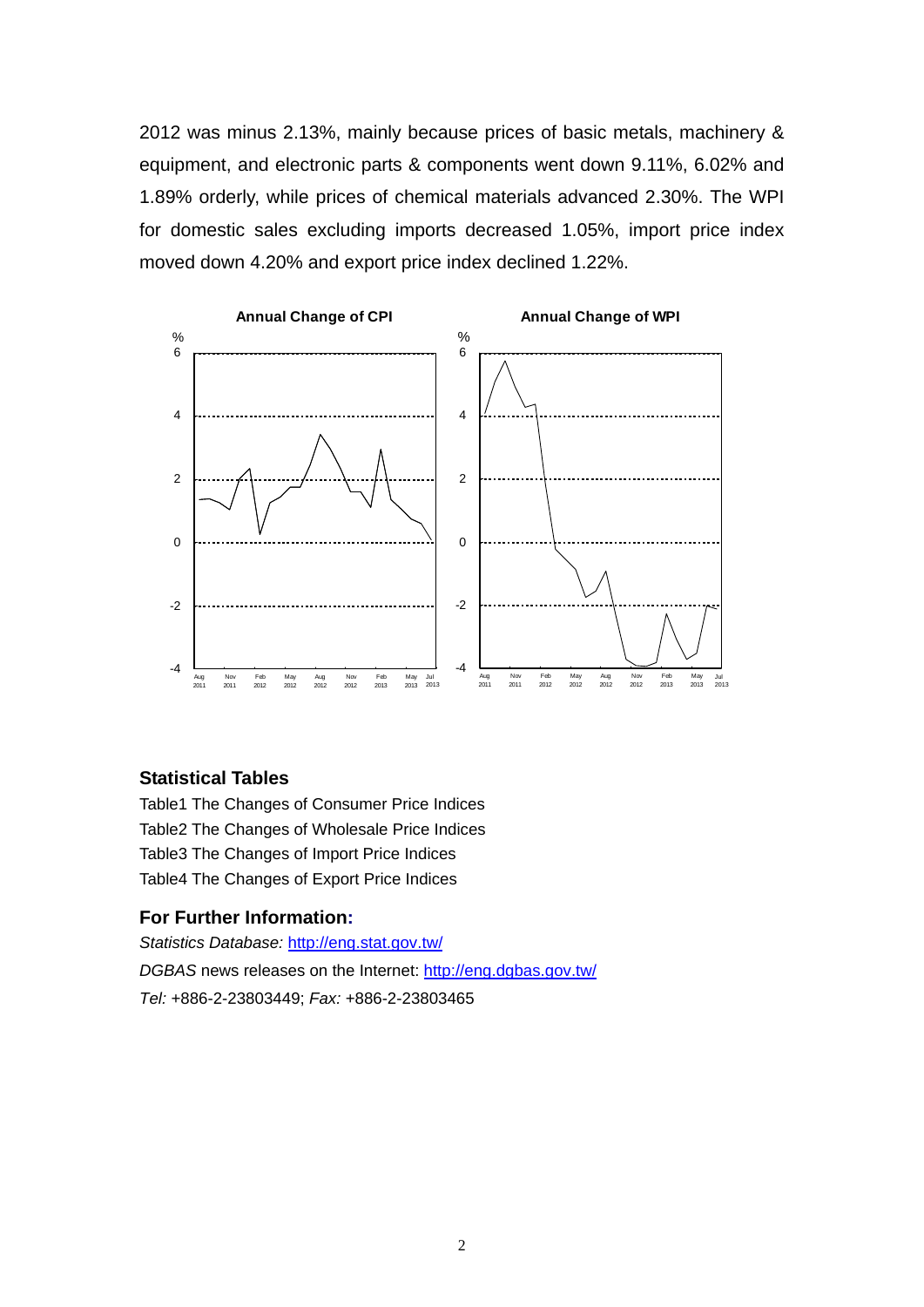| Table 1 The Changes of Consumer Price Indices |
|-----------------------------------------------|
| July 2013                                     |

| 1,000.00<br>102.61<br>General Index<br>$-0.14$<br>0.08<br>1.13<br>The Basic Group<br>251.94<br>104.24<br>$-0.72$<br>$-1.24$<br>1. Food<br>1.35<br>0.33<br>3.36<br>19.96<br>100.83<br>3.96<br>Meat<br>1.94<br>94.48<br>0.39<br>$-5.64$<br>$-1.87$<br>Eggs<br>15.57<br>0.93<br>2.02<br>106.82<br>1.30<br>Fish & Seafood<br>19.69<br>0.27<br>$-3.12$<br>129.53<br>$-1.02$<br>Vegetables<br>87.93<br>$-9.69$<br>$-20.20$<br>22.58<br>$-0.24$<br>Fruits<br>37.68<br>100.43<br>0.91<br>2. Clothing<br>$-2.98$<br>1.15<br>29.43<br>100.22<br>$-3.68$<br>1.19<br>1.68<br>Garments<br>271.35<br>0.73<br>102.69<br>0.02<br>1.08<br>3. Housing<br>0.03<br>0.56<br>182.23<br>101.25<br>0.74<br><b>Residential Rent</b><br>36.99<br>0.21<br>2.21<br>111.43<br>3.17<br>Water, Electricity & Gas Supply<br>0.63<br>153.36<br>100.26<br>$-0.25$<br>1.35<br>4. Transportation & Communication<br>35.24<br>107.82<br>1.22<br>3.54<br>4.85<br>Fuels & Lubricants<br>1.52<br>0.70<br>22.38<br>101.42<br>0.55<br><b>Transportation Fees</b><br>91.45<br>$-2.95$<br>$-0.34$<br><b>Communication Fees</b><br>34.91<br>0.71<br>1.23<br>49.24<br>102.21<br>$-0.02$<br>1.44<br>5. Health<br>33.59<br>$0.00\,$<br>0.82<br>101.76<br>1.28<br>Medical Care Services<br>168.44<br>1.54<br>0.17<br>6. Education & Entertainment<br>102.28<br>0.51<br>97.20<br>99.72<br>0.16<br>0.03<br>0.10<br><b>Educational Expenses</b><br>3.37<br>71.24<br>105.80<br>0.23<br>1.02<br><b>Entertainment Expenses</b><br>67.99<br>$-0.89$<br>0.07<br>0.52<br>7. Miscellaneous<br>102.01<br>11.54<br>106.87<br>$-0.24$<br>2.13<br>3.63<br>Tobacco & Betel Nuts<br>6.73<br>$-7.77$<br>1.11<br>94.61<br>$-2.98$<br>Services For Nursery & Nursing Care <sup>1</sup><br><b>Commodity and Service Groups</b><br>425.11<br>103.54<br>$-0.65$<br>$-0.65$<br>1. Commodity<br>1.24<br>280.71<br>105.54<br>$-0.47$<br>$-0.46$<br>1.87<br>Non-durable Consumer Goods<br>0.88<br>62.74<br>100.45<br>$-1.94$<br>0.65<br>Semi-durable Consumer Goods<br>$-2.07$<br>81.65<br>97.27<br>$-0.29$<br>$-1.60$<br>Durable Consumer Goods<br>0.25<br>574.89<br>101.74<br>0.59<br>0.91<br>2. Service<br>$-0.07$<br>98.99<br>103.89<br>1.09<br>1.89<br>Food Away From Home<br>199.51<br>101.12<br>0.03<br>0.56<br><b>Housing Service</b><br>0.65<br>83.75<br>96.93<br>$-0.88$<br>$-0.30$<br>0.29<br>Transportation & Communication Service<br>33.59<br>101.76<br>0.00<br>0.82<br><b>Medical Care Service</b><br>1.28<br>128.35<br>104.30<br>1.98<br>1.01<br>1.26<br>Education & Entertainment Service<br>Frequency of Purchase Group<br>Items to buy about once a month<br>$-0.64$<br>0.39<br>250.47<br>103.96<br>2.19<br>$-0.27$<br>$-0.92$<br>Items to buy about once every three months<br>159.10<br>104.08<br>0.73<br>Items to buy about once every six months<br>$-0.71$<br>0.69<br>101.97<br>102.79<br>2.28<br>Items to buy about once a year<br>$-0.10$<br>0.59<br>118.47<br>101.59<br>0.71<br>Items to buy infrequently<br>0.71<br>$-0.52$<br>208.20<br>101.06<br>$-0.18$<br>Other Special Group<br>General Index Excluding Fruits & Vegetables<br>102.30<br>0.06<br>0.70<br>957.74<br>1.14<br>0.00<br>0.51<br>General Index Excluding Fruits, Vegetables &<br>890.26<br>101.67<br>0.89<br>Energy<br>General Index Excluding Imputed Rent<br>838.21<br>102.86<br>$-0.17$<br>$-0.01$<br>1.19<br>Households in Different Disposable Income Groups<br>Lowest 20% Disposable Income Group<br>1,000.00<br>$-0.23$<br>102.92<br>0.08<br>1.20<br>Middle 60% Disposable Income Group<br>1,000.00<br>102.70<br>$-0.12$<br>0.12<br>1.17<br>Highest 20% Disposable Income Group<br>1,000.00<br>102.62<br>$-0.01$<br>0.26<br>1.17 | Groups | Weight<br>$(\%0)$ | Index of<br>July 2013<br>$(2011=100)$ | Compared<br>with<br>Previous<br>Month<br>(% ) | Compared<br>with the<br>Same Month<br>of Previous<br>Year $(\%)$ | The First Month<br>of 2013<br>Compared with<br>the Same Period<br>of Previous Year<br>(% ) |
|---------------------------------------------------------------------------------------------------------------------------------------------------------------------------------------------------------------------------------------------------------------------------------------------------------------------------------------------------------------------------------------------------------------------------------------------------------------------------------------------------------------------------------------------------------------------------------------------------------------------------------------------------------------------------------------------------------------------------------------------------------------------------------------------------------------------------------------------------------------------------------------------------------------------------------------------------------------------------------------------------------------------------------------------------------------------------------------------------------------------------------------------------------------------------------------------------------------------------------------------------------------------------------------------------------------------------------------------------------------------------------------------------------------------------------------------------------------------------------------------------------------------------------------------------------------------------------------------------------------------------------------------------------------------------------------------------------------------------------------------------------------------------------------------------------------------------------------------------------------------------------------------------------------------------------------------------------------------------------------------------------------------------------------------------------------------------------------------------------------------------------------------------------------------------------------------------------------------------------------------------------------------------------------------------------------------------------------------------------------------------------------------------------------------------------------------------------------------------------------------------------------------------------------------------------------------------------------------------------------------------------------------------------------------------------------------------------------------------------------------------------------------------------------------------------------------------------------------------------------------------------------------------------------------------------------------------------------------------------------------------------------------------------------------------------------------------------------------------------------------------------------------------------------------------------------------------------------------------------------------------------------------------------------------------------------------------------------------------------------------------------------------------------------------------------------------------------------------------------------------------------------------------------------------------------------------------------------------------------------------------------------------------------|--------|-------------------|---------------------------------------|-----------------------------------------------|------------------------------------------------------------------|--------------------------------------------------------------------------------------------|
|                                                                                                                                                                                                                                                                                                                                                                                                                                                                                                                                                                                                                                                                                                                                                                                                                                                                                                                                                                                                                                                                                                                                                                                                                                                                                                                                                                                                                                                                                                                                                                                                                                                                                                                                                                                                                                                                                                                                                                                                                                                                                                                                                                                                                                                                                                                                                                                                                                                                                                                                                                                                                                                                                                                                                                                                                                                                                                                                                                                                                                                                                                                                                                                                                                                                                                                                                                                                                                                                                                                                                                                                                                                         |        |                   |                                       |                                               |                                                                  |                                                                                            |
|                                                                                                                                                                                                                                                                                                                                                                                                                                                                                                                                                                                                                                                                                                                                                                                                                                                                                                                                                                                                                                                                                                                                                                                                                                                                                                                                                                                                                                                                                                                                                                                                                                                                                                                                                                                                                                                                                                                                                                                                                                                                                                                                                                                                                                                                                                                                                                                                                                                                                                                                                                                                                                                                                                                                                                                                                                                                                                                                                                                                                                                                                                                                                                                                                                                                                                                                                                                                                                                                                                                                                                                                                                                         |        |                   |                                       |                                               |                                                                  |                                                                                            |
|                                                                                                                                                                                                                                                                                                                                                                                                                                                                                                                                                                                                                                                                                                                                                                                                                                                                                                                                                                                                                                                                                                                                                                                                                                                                                                                                                                                                                                                                                                                                                                                                                                                                                                                                                                                                                                                                                                                                                                                                                                                                                                                                                                                                                                                                                                                                                                                                                                                                                                                                                                                                                                                                                                                                                                                                                                                                                                                                                                                                                                                                                                                                                                                                                                                                                                                                                                                                                                                                                                                                                                                                                                                         |        |                   |                                       |                                               |                                                                  |                                                                                            |
|                                                                                                                                                                                                                                                                                                                                                                                                                                                                                                                                                                                                                                                                                                                                                                                                                                                                                                                                                                                                                                                                                                                                                                                                                                                                                                                                                                                                                                                                                                                                                                                                                                                                                                                                                                                                                                                                                                                                                                                                                                                                                                                                                                                                                                                                                                                                                                                                                                                                                                                                                                                                                                                                                                                                                                                                                                                                                                                                                                                                                                                                                                                                                                                                                                                                                                                                                                                                                                                                                                                                                                                                                                                         |        |                   |                                       |                                               |                                                                  |                                                                                            |
|                                                                                                                                                                                                                                                                                                                                                                                                                                                                                                                                                                                                                                                                                                                                                                                                                                                                                                                                                                                                                                                                                                                                                                                                                                                                                                                                                                                                                                                                                                                                                                                                                                                                                                                                                                                                                                                                                                                                                                                                                                                                                                                                                                                                                                                                                                                                                                                                                                                                                                                                                                                                                                                                                                                                                                                                                                                                                                                                                                                                                                                                                                                                                                                                                                                                                                                                                                                                                                                                                                                                                                                                                                                         |        |                   |                                       |                                               |                                                                  |                                                                                            |
|                                                                                                                                                                                                                                                                                                                                                                                                                                                                                                                                                                                                                                                                                                                                                                                                                                                                                                                                                                                                                                                                                                                                                                                                                                                                                                                                                                                                                                                                                                                                                                                                                                                                                                                                                                                                                                                                                                                                                                                                                                                                                                                                                                                                                                                                                                                                                                                                                                                                                                                                                                                                                                                                                                                                                                                                                                                                                                                                                                                                                                                                                                                                                                                                                                                                                                                                                                                                                                                                                                                                                                                                                                                         |        |                   |                                       |                                               |                                                                  |                                                                                            |
|                                                                                                                                                                                                                                                                                                                                                                                                                                                                                                                                                                                                                                                                                                                                                                                                                                                                                                                                                                                                                                                                                                                                                                                                                                                                                                                                                                                                                                                                                                                                                                                                                                                                                                                                                                                                                                                                                                                                                                                                                                                                                                                                                                                                                                                                                                                                                                                                                                                                                                                                                                                                                                                                                                                                                                                                                                                                                                                                                                                                                                                                                                                                                                                                                                                                                                                                                                                                                                                                                                                                                                                                                                                         |        |                   |                                       |                                               |                                                                  |                                                                                            |
|                                                                                                                                                                                                                                                                                                                                                                                                                                                                                                                                                                                                                                                                                                                                                                                                                                                                                                                                                                                                                                                                                                                                                                                                                                                                                                                                                                                                                                                                                                                                                                                                                                                                                                                                                                                                                                                                                                                                                                                                                                                                                                                                                                                                                                                                                                                                                                                                                                                                                                                                                                                                                                                                                                                                                                                                                                                                                                                                                                                                                                                                                                                                                                                                                                                                                                                                                                                                                                                                                                                                                                                                                                                         |        |                   |                                       |                                               |                                                                  |                                                                                            |
|                                                                                                                                                                                                                                                                                                                                                                                                                                                                                                                                                                                                                                                                                                                                                                                                                                                                                                                                                                                                                                                                                                                                                                                                                                                                                                                                                                                                                                                                                                                                                                                                                                                                                                                                                                                                                                                                                                                                                                                                                                                                                                                                                                                                                                                                                                                                                                                                                                                                                                                                                                                                                                                                                                                                                                                                                                                                                                                                                                                                                                                                                                                                                                                                                                                                                                                                                                                                                                                                                                                                                                                                                                                         |        |                   |                                       |                                               |                                                                  |                                                                                            |
|                                                                                                                                                                                                                                                                                                                                                                                                                                                                                                                                                                                                                                                                                                                                                                                                                                                                                                                                                                                                                                                                                                                                                                                                                                                                                                                                                                                                                                                                                                                                                                                                                                                                                                                                                                                                                                                                                                                                                                                                                                                                                                                                                                                                                                                                                                                                                                                                                                                                                                                                                                                                                                                                                                                                                                                                                                                                                                                                                                                                                                                                                                                                                                                                                                                                                                                                                                                                                                                                                                                                                                                                                                                         |        |                   |                                       |                                               |                                                                  |                                                                                            |
|                                                                                                                                                                                                                                                                                                                                                                                                                                                                                                                                                                                                                                                                                                                                                                                                                                                                                                                                                                                                                                                                                                                                                                                                                                                                                                                                                                                                                                                                                                                                                                                                                                                                                                                                                                                                                                                                                                                                                                                                                                                                                                                                                                                                                                                                                                                                                                                                                                                                                                                                                                                                                                                                                                                                                                                                                                                                                                                                                                                                                                                                                                                                                                                                                                                                                                                                                                                                                                                                                                                                                                                                                                                         |        |                   |                                       |                                               |                                                                  |                                                                                            |
|                                                                                                                                                                                                                                                                                                                                                                                                                                                                                                                                                                                                                                                                                                                                                                                                                                                                                                                                                                                                                                                                                                                                                                                                                                                                                                                                                                                                                                                                                                                                                                                                                                                                                                                                                                                                                                                                                                                                                                                                                                                                                                                                                                                                                                                                                                                                                                                                                                                                                                                                                                                                                                                                                                                                                                                                                                                                                                                                                                                                                                                                                                                                                                                                                                                                                                                                                                                                                                                                                                                                                                                                                                                         |        |                   |                                       |                                               |                                                                  |                                                                                            |
|                                                                                                                                                                                                                                                                                                                                                                                                                                                                                                                                                                                                                                                                                                                                                                                                                                                                                                                                                                                                                                                                                                                                                                                                                                                                                                                                                                                                                                                                                                                                                                                                                                                                                                                                                                                                                                                                                                                                                                                                                                                                                                                                                                                                                                                                                                                                                                                                                                                                                                                                                                                                                                                                                                                                                                                                                                                                                                                                                                                                                                                                                                                                                                                                                                                                                                                                                                                                                                                                                                                                                                                                                                                         |        |                   |                                       |                                               |                                                                  |                                                                                            |
|                                                                                                                                                                                                                                                                                                                                                                                                                                                                                                                                                                                                                                                                                                                                                                                                                                                                                                                                                                                                                                                                                                                                                                                                                                                                                                                                                                                                                                                                                                                                                                                                                                                                                                                                                                                                                                                                                                                                                                                                                                                                                                                                                                                                                                                                                                                                                                                                                                                                                                                                                                                                                                                                                                                                                                                                                                                                                                                                                                                                                                                                                                                                                                                                                                                                                                                                                                                                                                                                                                                                                                                                                                                         |        |                   |                                       |                                               |                                                                  |                                                                                            |
|                                                                                                                                                                                                                                                                                                                                                                                                                                                                                                                                                                                                                                                                                                                                                                                                                                                                                                                                                                                                                                                                                                                                                                                                                                                                                                                                                                                                                                                                                                                                                                                                                                                                                                                                                                                                                                                                                                                                                                                                                                                                                                                                                                                                                                                                                                                                                                                                                                                                                                                                                                                                                                                                                                                                                                                                                                                                                                                                                                                                                                                                                                                                                                                                                                                                                                                                                                                                                                                                                                                                                                                                                                                         |        |                   |                                       |                                               |                                                                  |                                                                                            |
|                                                                                                                                                                                                                                                                                                                                                                                                                                                                                                                                                                                                                                                                                                                                                                                                                                                                                                                                                                                                                                                                                                                                                                                                                                                                                                                                                                                                                                                                                                                                                                                                                                                                                                                                                                                                                                                                                                                                                                                                                                                                                                                                                                                                                                                                                                                                                                                                                                                                                                                                                                                                                                                                                                                                                                                                                                                                                                                                                                                                                                                                                                                                                                                                                                                                                                                                                                                                                                                                                                                                                                                                                                                         |        |                   |                                       |                                               |                                                                  |                                                                                            |
|                                                                                                                                                                                                                                                                                                                                                                                                                                                                                                                                                                                                                                                                                                                                                                                                                                                                                                                                                                                                                                                                                                                                                                                                                                                                                                                                                                                                                                                                                                                                                                                                                                                                                                                                                                                                                                                                                                                                                                                                                                                                                                                                                                                                                                                                                                                                                                                                                                                                                                                                                                                                                                                                                                                                                                                                                                                                                                                                                                                                                                                                                                                                                                                                                                                                                                                                                                                                                                                                                                                                                                                                                                                         |        |                   |                                       |                                               |                                                                  |                                                                                            |
|                                                                                                                                                                                                                                                                                                                                                                                                                                                                                                                                                                                                                                                                                                                                                                                                                                                                                                                                                                                                                                                                                                                                                                                                                                                                                                                                                                                                                                                                                                                                                                                                                                                                                                                                                                                                                                                                                                                                                                                                                                                                                                                                                                                                                                                                                                                                                                                                                                                                                                                                                                                                                                                                                                                                                                                                                                                                                                                                                                                                                                                                                                                                                                                                                                                                                                                                                                                                                                                                                                                                                                                                                                                         |        |                   |                                       |                                               |                                                                  |                                                                                            |
|                                                                                                                                                                                                                                                                                                                                                                                                                                                                                                                                                                                                                                                                                                                                                                                                                                                                                                                                                                                                                                                                                                                                                                                                                                                                                                                                                                                                                                                                                                                                                                                                                                                                                                                                                                                                                                                                                                                                                                                                                                                                                                                                                                                                                                                                                                                                                                                                                                                                                                                                                                                                                                                                                                                                                                                                                                                                                                                                                                                                                                                                                                                                                                                                                                                                                                                                                                                                                                                                                                                                                                                                                                                         |        |                   |                                       |                                               |                                                                  |                                                                                            |
|                                                                                                                                                                                                                                                                                                                                                                                                                                                                                                                                                                                                                                                                                                                                                                                                                                                                                                                                                                                                                                                                                                                                                                                                                                                                                                                                                                                                                                                                                                                                                                                                                                                                                                                                                                                                                                                                                                                                                                                                                                                                                                                                                                                                                                                                                                                                                                                                                                                                                                                                                                                                                                                                                                                                                                                                                                                                                                                                                                                                                                                                                                                                                                                                                                                                                                                                                                                                                                                                                                                                                                                                                                                         |        |                   |                                       |                                               |                                                                  |                                                                                            |
|                                                                                                                                                                                                                                                                                                                                                                                                                                                                                                                                                                                                                                                                                                                                                                                                                                                                                                                                                                                                                                                                                                                                                                                                                                                                                                                                                                                                                                                                                                                                                                                                                                                                                                                                                                                                                                                                                                                                                                                                                                                                                                                                                                                                                                                                                                                                                                                                                                                                                                                                                                                                                                                                                                                                                                                                                                                                                                                                                                                                                                                                                                                                                                                                                                                                                                                                                                                                                                                                                                                                                                                                                                                         |        |                   |                                       |                                               |                                                                  |                                                                                            |
|                                                                                                                                                                                                                                                                                                                                                                                                                                                                                                                                                                                                                                                                                                                                                                                                                                                                                                                                                                                                                                                                                                                                                                                                                                                                                                                                                                                                                                                                                                                                                                                                                                                                                                                                                                                                                                                                                                                                                                                                                                                                                                                                                                                                                                                                                                                                                                                                                                                                                                                                                                                                                                                                                                                                                                                                                                                                                                                                                                                                                                                                                                                                                                                                                                                                                                                                                                                                                                                                                                                                                                                                                                                         |        |                   |                                       |                                               |                                                                  |                                                                                            |
|                                                                                                                                                                                                                                                                                                                                                                                                                                                                                                                                                                                                                                                                                                                                                                                                                                                                                                                                                                                                                                                                                                                                                                                                                                                                                                                                                                                                                                                                                                                                                                                                                                                                                                                                                                                                                                                                                                                                                                                                                                                                                                                                                                                                                                                                                                                                                                                                                                                                                                                                                                                                                                                                                                                                                                                                                                                                                                                                                                                                                                                                                                                                                                                                                                                                                                                                                                                                                                                                                                                                                                                                                                                         |        |                   |                                       |                                               |                                                                  |                                                                                            |
|                                                                                                                                                                                                                                                                                                                                                                                                                                                                                                                                                                                                                                                                                                                                                                                                                                                                                                                                                                                                                                                                                                                                                                                                                                                                                                                                                                                                                                                                                                                                                                                                                                                                                                                                                                                                                                                                                                                                                                                                                                                                                                                                                                                                                                                                                                                                                                                                                                                                                                                                                                                                                                                                                                                                                                                                                                                                                                                                                                                                                                                                                                                                                                                                                                                                                                                                                                                                                                                                                                                                                                                                                                                         |        |                   |                                       |                                               |                                                                  |                                                                                            |
|                                                                                                                                                                                                                                                                                                                                                                                                                                                                                                                                                                                                                                                                                                                                                                                                                                                                                                                                                                                                                                                                                                                                                                                                                                                                                                                                                                                                                                                                                                                                                                                                                                                                                                                                                                                                                                                                                                                                                                                                                                                                                                                                                                                                                                                                                                                                                                                                                                                                                                                                                                                                                                                                                                                                                                                                                                                                                                                                                                                                                                                                                                                                                                                                                                                                                                                                                                                                                                                                                                                                                                                                                                                         |        |                   |                                       |                                               |                                                                  |                                                                                            |
|                                                                                                                                                                                                                                                                                                                                                                                                                                                                                                                                                                                                                                                                                                                                                                                                                                                                                                                                                                                                                                                                                                                                                                                                                                                                                                                                                                                                                                                                                                                                                                                                                                                                                                                                                                                                                                                                                                                                                                                                                                                                                                                                                                                                                                                                                                                                                                                                                                                                                                                                                                                                                                                                                                                                                                                                                                                                                                                                                                                                                                                                                                                                                                                                                                                                                                                                                                                                                                                                                                                                                                                                                                                         |        |                   |                                       |                                               |                                                                  |                                                                                            |
|                                                                                                                                                                                                                                                                                                                                                                                                                                                                                                                                                                                                                                                                                                                                                                                                                                                                                                                                                                                                                                                                                                                                                                                                                                                                                                                                                                                                                                                                                                                                                                                                                                                                                                                                                                                                                                                                                                                                                                                                                                                                                                                                                                                                                                                                                                                                                                                                                                                                                                                                                                                                                                                                                                                                                                                                                                                                                                                                                                                                                                                                                                                                                                                                                                                                                                                                                                                                                                                                                                                                                                                                                                                         |        |                   |                                       |                                               |                                                                  |                                                                                            |
|                                                                                                                                                                                                                                                                                                                                                                                                                                                                                                                                                                                                                                                                                                                                                                                                                                                                                                                                                                                                                                                                                                                                                                                                                                                                                                                                                                                                                                                                                                                                                                                                                                                                                                                                                                                                                                                                                                                                                                                                                                                                                                                                                                                                                                                                                                                                                                                                                                                                                                                                                                                                                                                                                                                                                                                                                                                                                                                                                                                                                                                                                                                                                                                                                                                                                                                                                                                                                                                                                                                                                                                                                                                         |        |                   |                                       |                                               |                                                                  |                                                                                            |
|                                                                                                                                                                                                                                                                                                                                                                                                                                                                                                                                                                                                                                                                                                                                                                                                                                                                                                                                                                                                                                                                                                                                                                                                                                                                                                                                                                                                                                                                                                                                                                                                                                                                                                                                                                                                                                                                                                                                                                                                                                                                                                                                                                                                                                                                                                                                                                                                                                                                                                                                                                                                                                                                                                                                                                                                                                                                                                                                                                                                                                                                                                                                                                                                                                                                                                                                                                                                                                                                                                                                                                                                                                                         |        |                   |                                       |                                               |                                                                  |                                                                                            |
|                                                                                                                                                                                                                                                                                                                                                                                                                                                                                                                                                                                                                                                                                                                                                                                                                                                                                                                                                                                                                                                                                                                                                                                                                                                                                                                                                                                                                                                                                                                                                                                                                                                                                                                                                                                                                                                                                                                                                                                                                                                                                                                                                                                                                                                                                                                                                                                                                                                                                                                                                                                                                                                                                                                                                                                                                                                                                                                                                                                                                                                                                                                                                                                                                                                                                                                                                                                                                                                                                                                                                                                                                                                         |        |                   |                                       |                                               |                                                                  |                                                                                            |
|                                                                                                                                                                                                                                                                                                                                                                                                                                                                                                                                                                                                                                                                                                                                                                                                                                                                                                                                                                                                                                                                                                                                                                                                                                                                                                                                                                                                                                                                                                                                                                                                                                                                                                                                                                                                                                                                                                                                                                                                                                                                                                                                                                                                                                                                                                                                                                                                                                                                                                                                                                                                                                                                                                                                                                                                                                                                                                                                                                                                                                                                                                                                                                                                                                                                                                                                                                                                                                                                                                                                                                                                                                                         |        |                   |                                       |                                               |                                                                  |                                                                                            |
|                                                                                                                                                                                                                                                                                                                                                                                                                                                                                                                                                                                                                                                                                                                                                                                                                                                                                                                                                                                                                                                                                                                                                                                                                                                                                                                                                                                                                                                                                                                                                                                                                                                                                                                                                                                                                                                                                                                                                                                                                                                                                                                                                                                                                                                                                                                                                                                                                                                                                                                                                                                                                                                                                                                                                                                                                                                                                                                                                                                                                                                                                                                                                                                                                                                                                                                                                                                                                                                                                                                                                                                                                                                         |        |                   |                                       |                                               |                                                                  |                                                                                            |
|                                                                                                                                                                                                                                                                                                                                                                                                                                                                                                                                                                                                                                                                                                                                                                                                                                                                                                                                                                                                                                                                                                                                                                                                                                                                                                                                                                                                                                                                                                                                                                                                                                                                                                                                                                                                                                                                                                                                                                                                                                                                                                                                                                                                                                                                                                                                                                                                                                                                                                                                                                                                                                                                                                                                                                                                                                                                                                                                                                                                                                                                                                                                                                                                                                                                                                                                                                                                                                                                                                                                                                                                                                                         |        |                   |                                       |                                               |                                                                  |                                                                                            |
|                                                                                                                                                                                                                                                                                                                                                                                                                                                                                                                                                                                                                                                                                                                                                                                                                                                                                                                                                                                                                                                                                                                                                                                                                                                                                                                                                                                                                                                                                                                                                                                                                                                                                                                                                                                                                                                                                                                                                                                                                                                                                                                                                                                                                                                                                                                                                                                                                                                                                                                                                                                                                                                                                                                                                                                                                                                                                                                                                                                                                                                                                                                                                                                                                                                                                                                                                                                                                                                                                                                                                                                                                                                         |        |                   |                                       |                                               |                                                                  |                                                                                            |
|                                                                                                                                                                                                                                                                                                                                                                                                                                                                                                                                                                                                                                                                                                                                                                                                                                                                                                                                                                                                                                                                                                                                                                                                                                                                                                                                                                                                                                                                                                                                                                                                                                                                                                                                                                                                                                                                                                                                                                                                                                                                                                                                                                                                                                                                                                                                                                                                                                                                                                                                                                                                                                                                                                                                                                                                                                                                                                                                                                                                                                                                                                                                                                                                                                                                                                                                                                                                                                                                                                                                                                                                                                                         |        |                   |                                       |                                               |                                                                  |                                                                                            |
|                                                                                                                                                                                                                                                                                                                                                                                                                                                                                                                                                                                                                                                                                                                                                                                                                                                                                                                                                                                                                                                                                                                                                                                                                                                                                                                                                                                                                                                                                                                                                                                                                                                                                                                                                                                                                                                                                                                                                                                                                                                                                                                                                                                                                                                                                                                                                                                                                                                                                                                                                                                                                                                                                                                                                                                                                                                                                                                                                                                                                                                                                                                                                                                                                                                                                                                                                                                                                                                                                                                                                                                                                                                         |        |                   |                                       |                                               |                                                                  |                                                                                            |
|                                                                                                                                                                                                                                                                                                                                                                                                                                                                                                                                                                                                                                                                                                                                                                                                                                                                                                                                                                                                                                                                                                                                                                                                                                                                                                                                                                                                                                                                                                                                                                                                                                                                                                                                                                                                                                                                                                                                                                                                                                                                                                                                                                                                                                                                                                                                                                                                                                                                                                                                                                                                                                                                                                                                                                                                                                                                                                                                                                                                                                                                                                                                                                                                                                                                                                                                                                                                                                                                                                                                                                                                                                                         |        |                   |                                       |                                               |                                                                  |                                                                                            |
|                                                                                                                                                                                                                                                                                                                                                                                                                                                                                                                                                                                                                                                                                                                                                                                                                                                                                                                                                                                                                                                                                                                                                                                                                                                                                                                                                                                                                                                                                                                                                                                                                                                                                                                                                                                                                                                                                                                                                                                                                                                                                                                                                                                                                                                                                                                                                                                                                                                                                                                                                                                                                                                                                                                                                                                                                                                                                                                                                                                                                                                                                                                                                                                                                                                                                                                                                                                                                                                                                                                                                                                                                                                         |        |                   |                                       |                                               |                                                                  |                                                                                            |
|                                                                                                                                                                                                                                                                                                                                                                                                                                                                                                                                                                                                                                                                                                                                                                                                                                                                                                                                                                                                                                                                                                                                                                                                                                                                                                                                                                                                                                                                                                                                                                                                                                                                                                                                                                                                                                                                                                                                                                                                                                                                                                                                                                                                                                                                                                                                                                                                                                                                                                                                                                                                                                                                                                                                                                                                                                                                                                                                                                                                                                                                                                                                                                                                                                                                                                                                                                                                                                                                                                                                                                                                                                                         |        |                   |                                       |                                               |                                                                  |                                                                                            |
|                                                                                                                                                                                                                                                                                                                                                                                                                                                                                                                                                                                                                                                                                                                                                                                                                                                                                                                                                                                                                                                                                                                                                                                                                                                                                                                                                                                                                                                                                                                                                                                                                                                                                                                                                                                                                                                                                                                                                                                                                                                                                                                                                                                                                                                                                                                                                                                                                                                                                                                                                                                                                                                                                                                                                                                                                                                                                                                                                                                                                                                                                                                                                                                                                                                                                                                                                                                                                                                                                                                                                                                                                                                         |        |                   |                                       |                                               |                                                                  |                                                                                            |
|                                                                                                                                                                                                                                                                                                                                                                                                                                                                                                                                                                                                                                                                                                                                                                                                                                                                                                                                                                                                                                                                                                                                                                                                                                                                                                                                                                                                                                                                                                                                                                                                                                                                                                                                                                                                                                                                                                                                                                                                                                                                                                                                                                                                                                                                                                                                                                                                                                                                                                                                                                                                                                                                                                                                                                                                                                                                                                                                                                                                                                                                                                                                                                                                                                                                                                                                                                                                                                                                                                                                                                                                                                                         |        |                   |                                       |                                               |                                                                  |                                                                                            |
|                                                                                                                                                                                                                                                                                                                                                                                                                                                                                                                                                                                                                                                                                                                                                                                                                                                                                                                                                                                                                                                                                                                                                                                                                                                                                                                                                                                                                                                                                                                                                                                                                                                                                                                                                                                                                                                                                                                                                                                                                                                                                                                                                                                                                                                                                                                                                                                                                                                                                                                                                                                                                                                                                                                                                                                                                                                                                                                                                                                                                                                                                                                                                                                                                                                                                                                                                                                                                                                                                                                                                                                                                                                         |        |                   |                                       |                                               |                                                                  |                                                                                            |
|                                                                                                                                                                                                                                                                                                                                                                                                                                                                                                                                                                                                                                                                                                                                                                                                                                                                                                                                                                                                                                                                                                                                                                                                                                                                                                                                                                                                                                                                                                                                                                                                                                                                                                                                                                                                                                                                                                                                                                                                                                                                                                                                                                                                                                                                                                                                                                                                                                                                                                                                                                                                                                                                                                                                                                                                                                                                                                                                                                                                                                                                                                                                                                                                                                                                                                                                                                                                                                                                                                                                                                                                                                                         |        |                   |                                       |                                               |                                                                  |                                                                                            |
|                                                                                                                                                                                                                                                                                                                                                                                                                                                                                                                                                                                                                                                                                                                                                                                                                                                                                                                                                                                                                                                                                                                                                                                                                                                                                                                                                                                                                                                                                                                                                                                                                                                                                                                                                                                                                                                                                                                                                                                                                                                                                                                                                                                                                                                                                                                                                                                                                                                                                                                                                                                                                                                                                                                                                                                                                                                                                                                                                                                                                                                                                                                                                                                                                                                                                                                                                                                                                                                                                                                                                                                                                                                         |        |                   |                                       |                                               |                                                                  |                                                                                            |
|                                                                                                                                                                                                                                                                                                                                                                                                                                                                                                                                                                                                                                                                                                                                                                                                                                                                                                                                                                                                                                                                                                                                                                                                                                                                                                                                                                                                                                                                                                                                                                                                                                                                                                                                                                                                                                                                                                                                                                                                                                                                                                                                                                                                                                                                                                                                                                                                                                                                                                                                                                                                                                                                                                                                                                                                                                                                                                                                                                                                                                                                                                                                                                                                                                                                                                                                                                                                                                                                                                                                                                                                                                                         |        |                   |                                       |                                               |                                                                  |                                                                                            |
|                                                                                                                                                                                                                                                                                                                                                                                                                                                                                                                                                                                                                                                                                                                                                                                                                                                                                                                                                                                                                                                                                                                                                                                                                                                                                                                                                                                                                                                                                                                                                                                                                                                                                                                                                                                                                                                                                                                                                                                                                                                                                                                                                                                                                                                                                                                                                                                                                                                                                                                                                                                                                                                                                                                                                                                                                                                                                                                                                                                                                                                                                                                                                                                                                                                                                                                                                                                                                                                                                                                                                                                                                                                         |        |                   |                                       |                                               |                                                                  |                                                                                            |
|                                                                                                                                                                                                                                                                                                                                                                                                                                                                                                                                                                                                                                                                                                                                                                                                                                                                                                                                                                                                                                                                                                                                                                                                                                                                                                                                                                                                                                                                                                                                                                                                                                                                                                                                                                                                                                                                                                                                                                                                                                                                                                                                                                                                                                                                                                                                                                                                                                                                                                                                                                                                                                                                                                                                                                                                                                                                                                                                                                                                                                                                                                                                                                                                                                                                                                                                                                                                                                                                                                                                                                                                                                                         |        |                   |                                       |                                               |                                                                  |                                                                                            |

Note: 1.includes nannies, housecleaning expenses and services paid for keeping household running efficiently.

 2.All data are subject to revision 3 months after original publication due to late reports and corrections by respondents.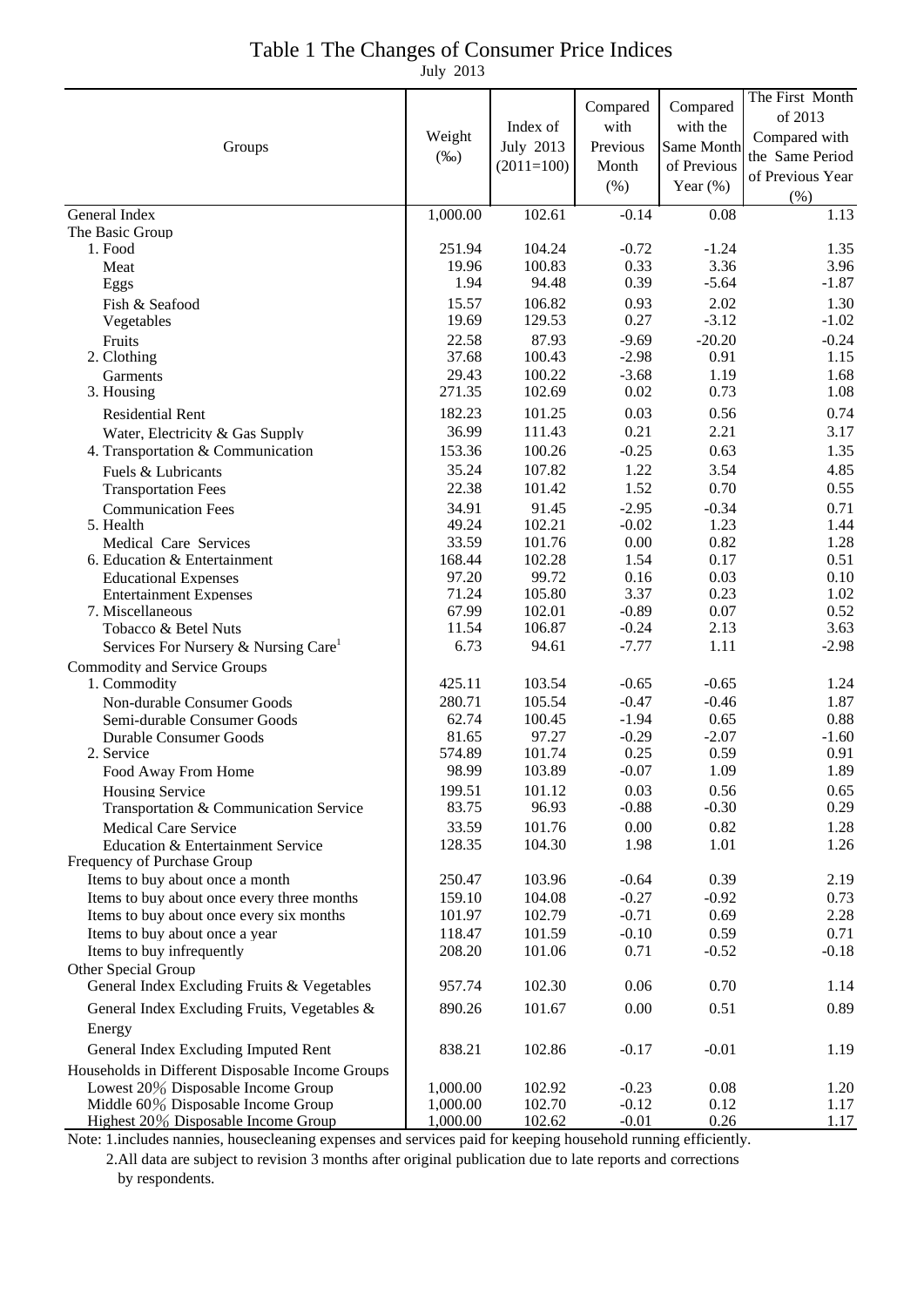#### Table 2 The Changes of Wholesale Price Indices

July 2013

| Groups                                           |                   |                |                 | Compared      | The First Seven    |
|--------------------------------------------------|-------------------|----------------|-----------------|---------------|--------------------|
|                                                  |                   | Index of       | Compared        | with the Same | Months of 2013     |
|                                                  |                   | July 2013      | with Previous   | Month of      | Compared with      |
|                                                  |                   | $(2011=100)$   | Month           | Previous Year | the Same Period    |
|                                                  |                   |                | (% )            | (% )          | of Previous Year   |
|                                                  |                   |                |                 | $-2.13$       | $(\% )$            |
| General Index                                    | 1000.00<br>298.00 | 96.14<br>97.91 | $-0.14$<br>0.02 | $-1.05$       | $-2.95$<br>$-0.98$ |
| <b>Domestic Sales Excluding Imports</b>          |                   |                |                 |               |                    |
| Imports                                          | 334.08            | 93.68          | $-0.33$         | $-4.20$       | $-5.16$            |
| <b>Exports</b>                                   | 367.92            | 96.76          | $-0.09$         | $-1.22$       | $-2.68$            |
| <b>Basic Group</b>                               |                   |                |                 |               |                    |
| 1. Agriculture, Forestry, Fishing & Animal       |                   |                |                 |               |                    |
| <b>Husbandry Products</b>                        | 28.46             | 93.70          | $-0.18$         | $-9.54$       | $-7.82$            |
| (1) Farm Products                                | 15.22             | 92.79          | $-2.38$         | $-14.17$      | $-7.21$            |
| (2) Poultry & Livestock Products                 | 6.96              | 96.35          | 2.41            | 0.82          | 3.63               |
| (3) Forest Products                              | 0.33              | 101.50         | $-1.42$         | 8.20          | 9.01               |
| (4) Fishery Products                             | 5.95              | 93.24          | 2.66            | $-9.29$       | $-16.87$           |
| 2. Quarrying & Minerals Products                 | 68.10             | 95.11          | 0.52            | $-2.02$       | $-6.38$            |
| (1) Crude Petroleum & Natural Gas                | 48.99             | 99.88          | 1.95            | 1.39          | $-4.64$            |
| (2) Quarrying Products & Other Mineral Products  | 19.10             | 80.89          | $-3.58$         | $-12.83$      | $-12.48$           |
| 3. Manufacturing Products                        | 876.63            | 95.67          | $-0.20$         | $-1.96$       | $-2.78$            |
| $(1)$ Foods                                      | 23.64             | 101.41         | 0.33            | 0.01          | 1.28               |
| (2) Beverages                                    | 5.11              | 103.82         | $-0.32$         | $-0.12$       | 1.43               |
| (3) Tobaccos                                     | 2.24              | 111.29         | 0.00            | 2.27          | 3.44               |
| (4) Textile Products                             | 18.30             | 97.35          | $-0.37$         | $-2.44$       | $-1.75$            |
| (5) Wearing Apparel & Clothing Accessories       | 3.47              | 106.46         | $-0.36$         | $-0.52$       | 1.28               |
| (6) Leather, Fur & Related Products              | 3.83              | 108.60         | 0.18            | 4.29          | 3.16               |
| (7) Wood & Bamboo Products                       | 1.79              | 105.76         | $-0.87$         | 3.64          | 4.66               |
| (8) Pulp, Paper, Paper Products & Printed Matter | 13.84             | 94.02          | $-0.22$         | $-2.25$       | $-2.36$            |
| (9) Petroleum & Coal Products                    | 63.88             | 101.83         | 1.22            | 4.47          | $-1.16$            |
| (10)Chemical Material                            | 117.65            | 91.56          | $-0.29$         | 2.30          | $-1.61$            |
| (11) Chemical Products & Medical Goods           | 28.96             | 93.38          | $-0.75$         | $-5.58$       | $-5.13$            |
| (12) Rubber & Plastic Products                   | 23.42             | 98.00          | $-0.17$         | $-2.60$       | $-2.28$            |
| (13) Non-metallic Mineral Products               | 19.84             | 89.25          | $-0.44$         | $-9.93$       | $-8.81$            |
| (14) Basic Metals                                | 80.93             | 81.63          | $-1.16$         | $-9.11$       | $-8.27$            |
| (15) Fabricated Metal Products                   | 39.13             | 94.57          | $-0.50$         | $-2.14$       | $-2.25$            |
| (16) Electronic Parts & Components               | 227.68            | 98.89          | $-0.01$         | $-1.89$       | $-1.87$            |
| (17) Computer, Electronic & Optical Products     | 67.69             | 98.35          | $-0.23$         | $-2.75$       | $-3.85$            |
| (18) Electrical Equipment                        | 27.16             | 96.19          | $-0.54$         | $-2.23$       | $-1.93$            |
| (19) Machinery & Equipment                       | 60.18             | 96.48          | $-0.56$         | $-6.02$       | $-4.86$            |
| (20) Transport Equipment & Parts                 | 36.02             | 100.50         | $-0.13$         | $-1.17$       | $-0.90$            |
| (21) Furniture & Fixtures                        | 3.96              | 103.19         | 0.03            | 0.01          | $-0.29$            |
| (22) Miscellaneous Products                      | 7.95              | 105.62         | $-0.71$         | 2.85          | 2.40               |
| 4. Water Supply, Electricity & Gas               | 26.82             | 115.64         | 0.11            | 1.73          | 8.53               |
| By Stage of Processing                           |                   |                |                 |               |                    |
| 1. Crude Materials                               | 87.80             | 93.82          | 0.48            | $-0.41$       | $-4.10$            |
| 2. Intermediate Materials                        | 396.99            | 95.43          | $-0.23$         | $-3.06$       | $-2.57$            |
| 3. Finished Goods                                | 147.31            | 99.26          | $-0.33$         | $-4.12$       | $-2.85$            |
| (1) Capital Equipment                            | 45.19             | 94.70          | $-0.62$         | $-7.40$       | $-6.35$            |
| (2) Consumer Goods                               | 102.13            | 101.79         | $-0.21$         | $-2.38$       | $-0.92$            |
| Special Groups                                   |                   |                |                 |               |                    |
| <b>Domestic Sales</b>                            | 632.08            | 95.69          | $-0.17$         | $-2.69$       | $-3.18$            |
| <b>Domestic Products</b>                         | 665.92            | 97.46          | $-0.03$         | $-1.02$       | $-1.73$            |
| Non-Heavy Chemical Industrial Products           | 157.57            | 97.87          | $-0.20$         | $-1.81$       | $-1.58$            |
| Heavy Chemical Industrial Products               | 719.06            | 94.98          | $-0.19$         | $-1.98$       | $-3.15$            |

Note: All data are subject to revision 3 months after original publication due to late reports and corrections by respondents.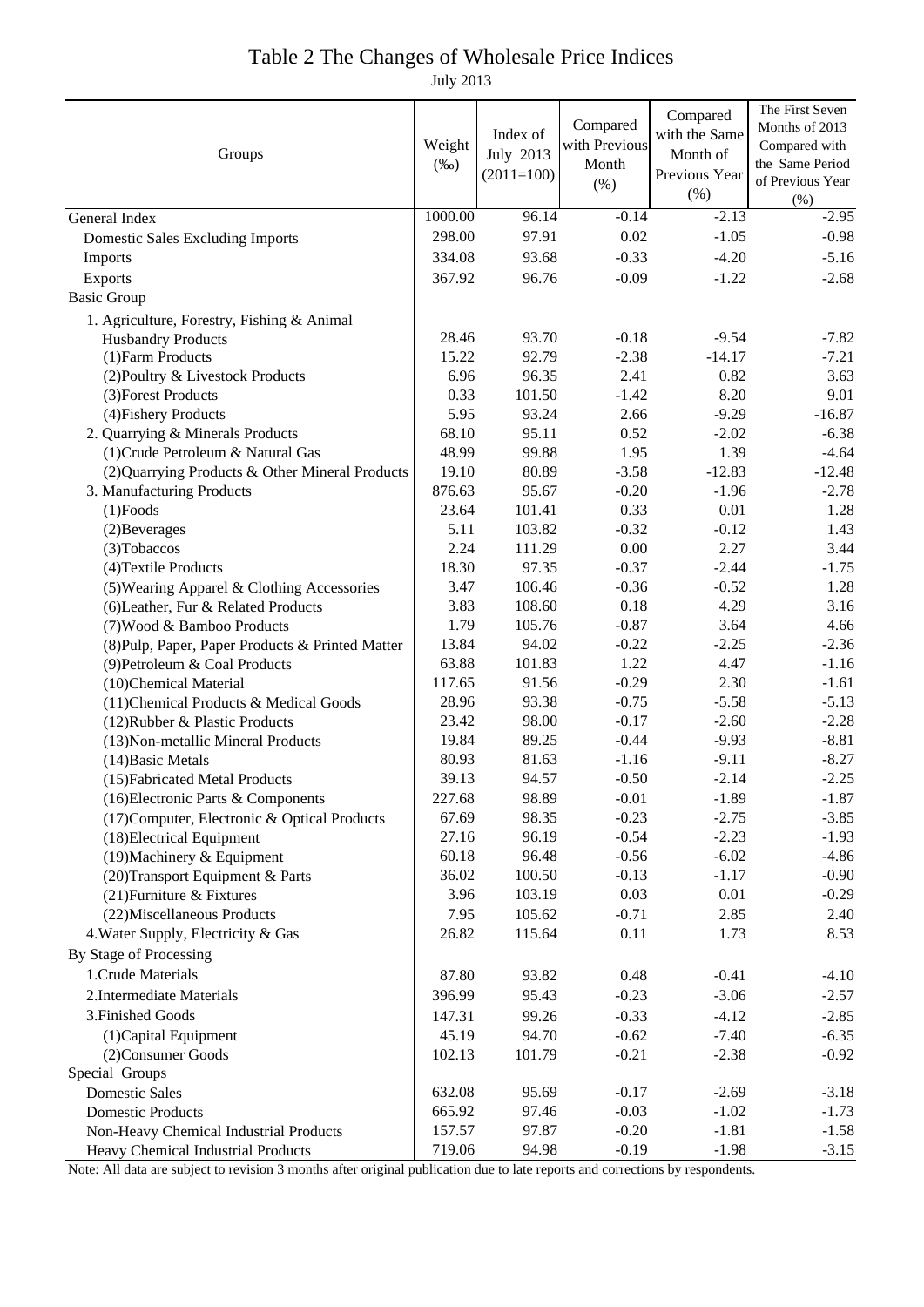## Table 3 The Changes of Import Price Indices

July 2013

|               | Groups                                                                 | Weight<br>$(\%0)$ | Index of July<br>2013<br>$(2011=100)$ | Compared<br>Month<br>(% ) | Compared with<br>with Previous the Same Month<br>of Previous Year<br>(% ) | The First Seven<br>Months of 2013<br>Compared with the<br>Same Period of<br>Previous Year (%) |
|---------------|------------------------------------------------------------------------|-------------------|---------------------------------------|---------------------------|---------------------------------------------------------------------------|-----------------------------------------------------------------------------------------------|
|               | Basic Group (on N.T.D. Basis)                                          |                   |                                       |                           |                                                                           |                                                                                               |
| General Index |                                                                        | 1000.00           | 93.68                                 | $-0.33$                   | $-4.20$                                                                   | $-5.16$                                                                                       |
| Sec. 1        | <b>Animal Products</b>                                                 | 8.61              | 107.20                                | $-0.92$                   | 10.73                                                                     | 6.08                                                                                          |
| Sec. 2        | Vegetable Products                                                     | 18.11             | 100.37                                | $-0.98$                   | $-7.99$                                                                   | 3.77                                                                                          |
| Sec. 4        | Prepared Foodstuffs, Beverages, Spirits & Tobacco                      | 14.68             | 104.21                                | $-0.59$                   | $-1.49$                                                                   | 1.61                                                                                          |
| Sec. 5        | <b>Mineral Products</b>                                                | 251.08            | 94.22                                 | 0.54                      | $-1.77$                                                                   | $-6.78$                                                                                       |
| Sec. 6        | Products of The Chemical or Allied Industries                          | 125.25            | 93.21                                 | $-0.21$                   | $-2.40$                                                                   | $-3.13$                                                                                       |
| Sec. 7        | Plastics & Articles Thereof; Rubber & Articles Thereof                 | 36.74             | 87.11                                 | $-1.56$                   | $-8.81$                                                                   | $-7.95$                                                                                       |
| Sec. 8        | Leather & Articles Thereof                                             | 4.12              | 108.75                                | 0.08                      | 5.82                                                                      | 4.31                                                                                          |
| Sec. $9$      | Wood & Articles of Wood                                                | 5.15              | 105.58                                | $-1.41$                   | 4.51                                                                      | 6.09                                                                                          |
|               | Sec. 10 Woodpulp, Paper & Articles Thereof                             | 10.59             | 90.57                                 | $-0.29$                   | $-1.74$                                                                   | $-3.98$                                                                                       |
|               | Sec. 11 Textiles & Textile Articles                                    | 13.17             | 84.99                                 | $-0.60$                   | $-5.02$                                                                   | $-7.72$                                                                                       |
|               | Sec. 13 Stone Materials, Glass & Glassware                             | 13.33             | 73.56                                 | $-0.46$                   | $-23.38$                                                                  | $-20.55$                                                                                      |
|               | Sec. 15 Base Metals & Articles of Base Metal                           | 99.49             | 81.36                                 | $-1.54$                   | $-9.14$                                                                   | $-7.91$                                                                                       |
|               | Sec. 16 Machinery, Electrical Equipment, TV Image & Sound Recorders,   | 326.36            | 97.47                                 | $-0.48$                   | $-5.09$                                                                   | $-4.23$                                                                                       |
|               | Etc<br>Sec. 17 Transportation Equipment                                | 23.03             | 99.80                                 | $-0.32$                   | $-2.54$                                                                   | $-1.88$                                                                                       |
|               | Sec. 18 Optical, Measuring, Medical Instruments, Musical Instruments & | 41.48             | 98.47                                 | $-0.31$                   | $-2.86$                                                                   | $-3.48$                                                                                       |
|               | Parts Thereof<br>Sec. 20 Miscellaneous Manufactured Articles           | 5.31              | 98.05                                 | $-0.36$                   | $-4.70$                                                                   | $-4.35$                                                                                       |
|               | Basic Group (on U.S.D. Basis)                                          |                   |                                       |                           |                                                                           |                                                                                               |
| General Index |                                                                        | 1000.00           | 91.86                                 | $-0.39$                   | $-4.16$                                                                   | $-5.16$                                                                                       |
| Sec. 1        | <b>Animal Products</b>                                                 | 8.61              | 105.15                                | $-0.97$                   | 10.78                                                                     | 6.03                                                                                          |
| Sec. $2$      | Vegetable Products                                                     | 18.11             | 98.38                                 | $-1.04$                   | $-7.96$                                                                   | 3.79                                                                                          |
| Sec. $4$      | Prepared Foodstuffs, Beverages, Spirits & Tobacco                      | 14.68             | 102.18                                | $-0.65$                   | -1.46                                                                     | 1.61                                                                                          |
| Sec. 5        | <b>Mineral Products</b>                                                | 251.08            | 92.40                                 | 0.48                      | $-1.74$                                                                   | $-6.80$                                                                                       |
|               | Sec. 6 Products of The Chemical or Allied Industries                   | 125.25            | 91.39                                 | $-0.28$                   | $-2.37$                                                                   | $-3.13$                                                                                       |
| Sec. 7        | Plastics & Articles Thereof; Rubber & Articles Thereof                 | 36.74             | 85.39                                 | $-1.64$                   | $-8.79$                                                                   | $-7.95$                                                                                       |
| Sec. 8        | Leather & Articles Thereof                                             | 4.12              | 106.63                                | 0.01                      | 5.86                                                                      | 4.29                                                                                          |
| Sec. 9        | Wood & Articles of Wood                                                | 5.15              | 103.49                                | $-1.48$                   | 4.55                                                                      | 6.07                                                                                          |
|               | Sec. 10 Woodpulp, Paper & Articles Thereof                             | 10.59             | 88.75                                 | $-0.36$                   | $-1.72$                                                                   | $-3.99$                                                                                       |
|               | Sec. 11 Textiles & Textile Articles                                    | 13.17             | 83.30                                 | $-0.66$                   | $-4.98$                                                                   | $-7.73$                                                                                       |
|               | Sec. 13 Stone Materials, Glass & Glassware                             | 13.33             | 72.08                                 | $-0.52$                   | $-23.34$                                                                  | $-20.53$                                                                                      |
|               | Sec. 15 Base Metals & Articles of Base Metal                           | 99.49             | 79.72                                 | $-1.60$                   | $-9.11$                                                                   | $-7.90$                                                                                       |
|               | Sec. 16 Machinery, Electrical Equipment, TV Image & Sound Recorders,   | 326.36            | 95.59                                 | $-0.55$                   | $-5.07$                                                                   | $-4.22$                                                                                       |
|               | Etc<br>Sec. 17 Transportation Equipment                                | 23.03             | 97.87                                 | $-0.39$                   | $-2.51$                                                                   | $-1.88$                                                                                       |
|               | Sec. 18 Optical, Measuring, Medical Instruments, Musical Instruments & | 41.48             | 96.55                                 | $-0.39$                   | $-2.84$                                                                   | $-3.47$                                                                                       |
|               | Parts Thereof<br>Sec. 20 Miscellaneous Manufactured Articles           | 5.31              | 96.16                                 | $-0.41$                   | $-4.68$                                                                   | $-4.36$                                                                                       |

Note: 1.All data are subject to revision 3 months after original publication due to late reports and corrections by respondents.

2.Definition scope of the basic group into section and chapter is correspondent with Harmonized System(HS).

Nevertheless, their names are simplified generally.